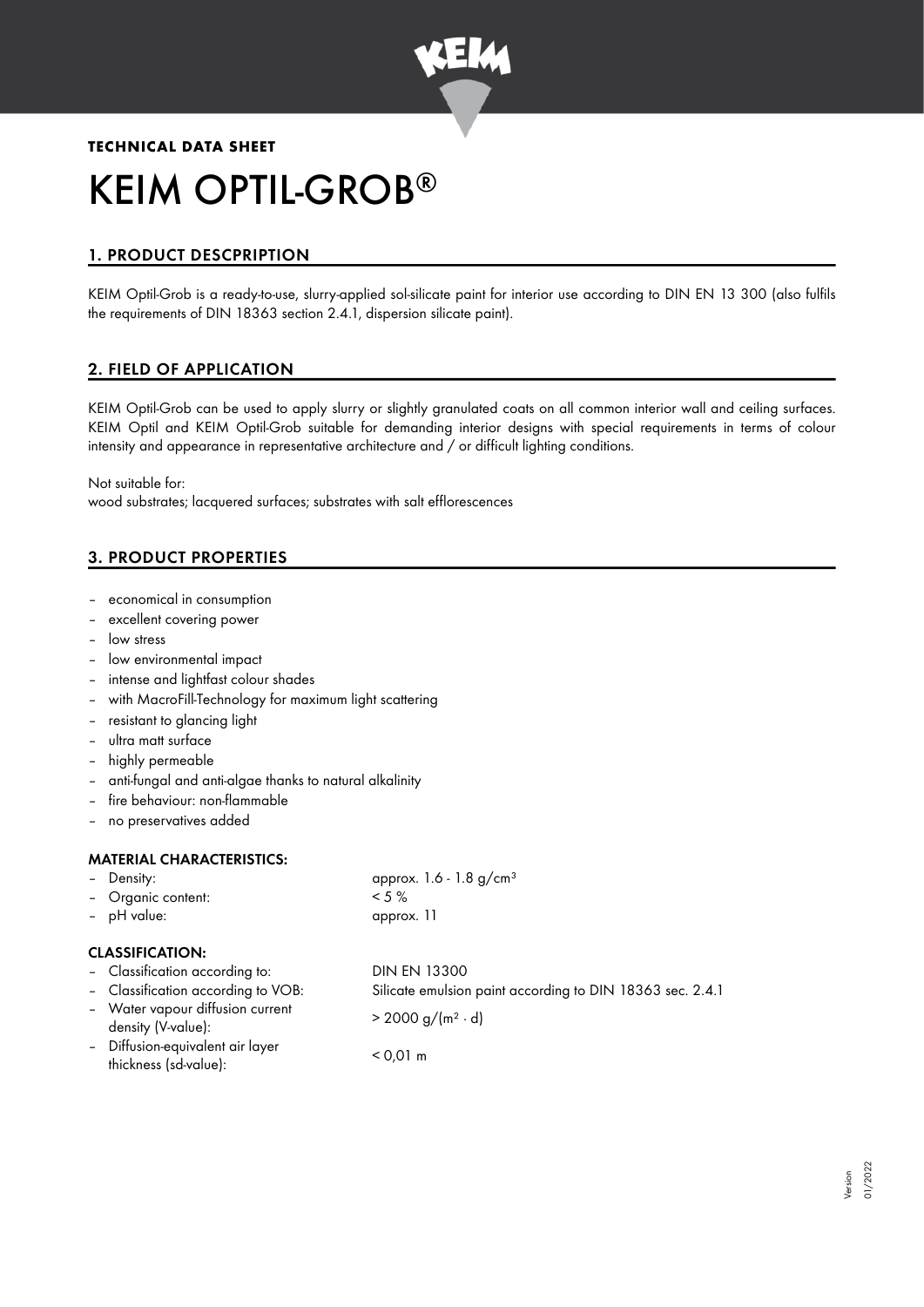#### COLOUR SHADES:

White and colour shades only with purely mineral, light-resistant pigments. Note: The Optil-Grob-monochrome shade 9019 vermilion can only be produced with an organic pigment. The pigment type used has excellent lightfastness. Gold, silver and brilliant white are not available in KEIM Optil-Grob. Tinting only with KEIM Optil-Grob-monochrome shades. For KEIM Optil-Grob we generally recommend factory tinting. In the case of coarse material, the colour shades are lighter than the original shades in the colour fan due to the manufacturing process. Structural colour deviations are possible.

# 4. APPLICATION INSTRUCTIONS

#### SUBSTRATE PREPARATION:

The substrate must be sound, solid, dry, clean and free from dust and grease. No pretreatment is required for gypsum fillers. Optimisation of the surface homogeneity of the subsequent coats, especially under difficult lighting conditions, can be achieved by pre-treatment with KEIM Soliprim. In case of glancing light conditions, ensure adequate substrate preparation, suitable tools and increased care during application.

#### APPLICATION CONDITIONS:

Ambient and substrate temperature during application and drying must be  $\geq 5$  °C.

#### PREPARATION OF MATERIAL:

Stir up KEIM Optil-Grob thoroughly before application.

#### APPLICATION:

KEIM Optil and KEIM Optil-Grob can be mixed with each other in any ratio. KEIM Optil-Grob can be painted, rolled or airless sprayed (nozzle  $\geq 443$ ). KEIM Optil-Grob can be applied as primer and top coat. Primer coat: Apply KEIM Optil-Grob undiluted or diluted with max. 10 % of Water. Final coat: KEIM Optil bzw. KEIM Optil-Grob Apply undiluted.

#### DRYING TIME:

Can be overcoated after 12 hours at the earliest (at 23°C and 50% RH). At higher relative humidity, layer thicknesses and/ or lower temperatures, drying is delayed accordingly.

#### CONSUMPTION:

approx. 0,15 l/m² for a single coating.

These material consumption values are guide values for smooth substrates. Exact consumption values must be determined by means of test areas.

## CLEANING OF TOOLS:

Clean immediately with water.

## 5. PACKAGING

| <b>Container content</b> | Unit of measure | Quantity on pallet | Type of container |
|--------------------------|-----------------|--------------------|-------------------|
|                          |                 | 24                 | bucket            |
|                          |                 |                    | bucket            |
| つく                       |                 | 80                 | bucket            |

## 6. STORAGE

| max. storage time | <b>Storage conditions</b> |
|-------------------|---------------------------|
| 12 months         | cool<br>frost-free        |